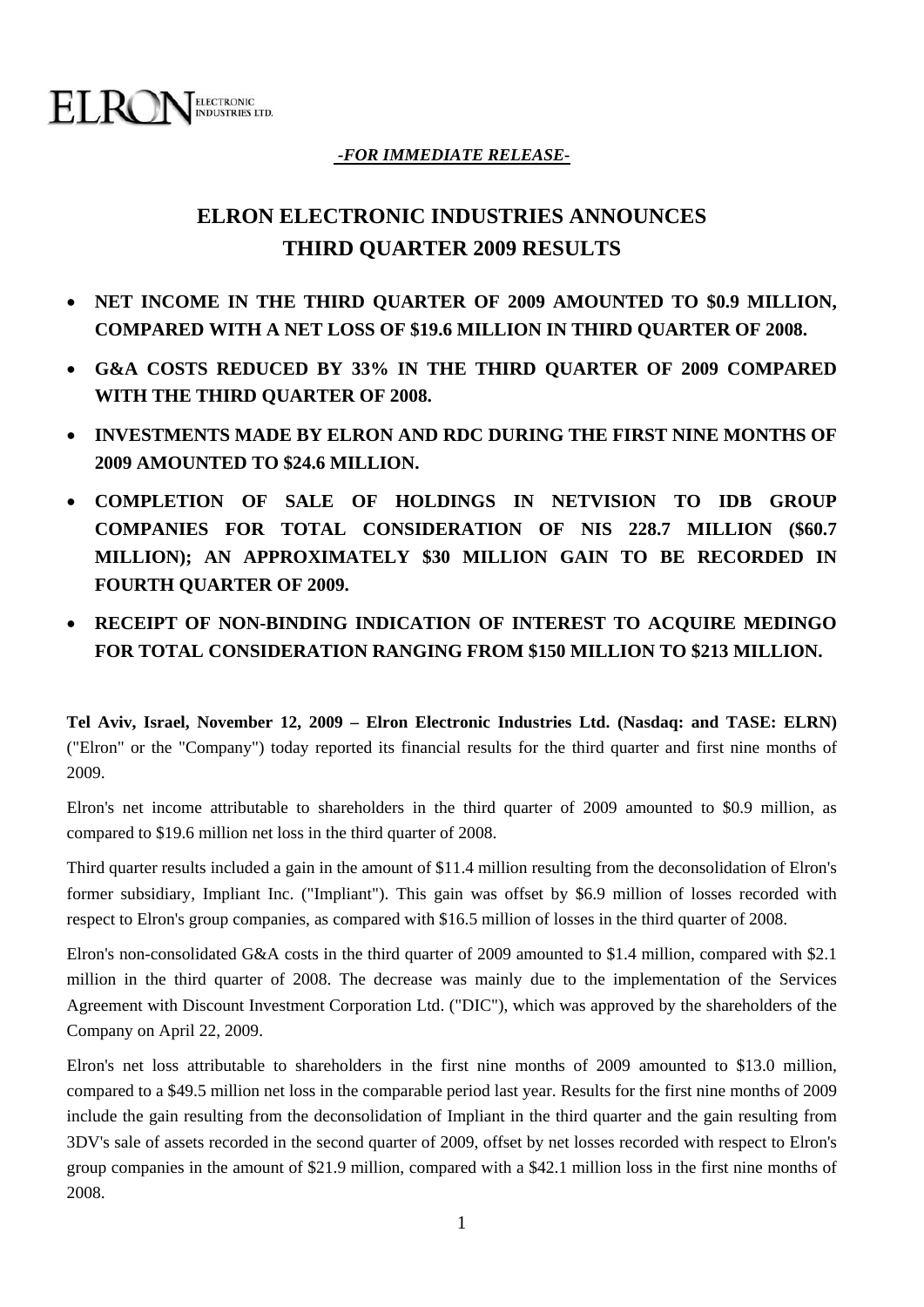# ELECTRONIC<br>INDUSTRIES LTD. ELROI

Elron's non-consolidated G&A costs in the first nine months of 2009 amounted to \$4.8 million, compared with \$7.4 million in the first nine months of 2008.

The decrease in losses recorded with respect to Elron's group companies resulted mainly from the adoption of ASC 810-10, "Consolidation" (originally issued as FAS 160, "Accounting and Reporting of Noncontrolling Interests in Consolidated Financial Statements") as reported in the first quarter of 2009, which affected Elron's accounting for allocation of losses to noncontrolling shareholders in its subsidiaries, reducing Elron's share in losses of its consolidated companies.

## **NOTABLE DEVELOPMENTS SUBSEQUENT TO THE THIRD QUARTER OF 2009**

### **SALE OF ELRON'S HOLDINGS IN NETVISION:**

On October 29, 2009, Elron announced the completion of the sale of its holding in NetVision Ltd. ("NetVision"), a leading Israeli internet service and international long distance provider, to DIC and Clal Industries and Investments Ltd. ("CII"), following approval of the sale by the shareholders of each of Elron, DIC and Clal. As a result of the sale, Elron received proceeds of NIS 228.7 million (equal to \$60.7 million) and will record in the fourth quarter of 2009, a gain of approximately \$30 million.

### **NON-BINDING INDICATION OF INTEREST FOR ACQUISITION OF MEDINGO**

On October 26, 2009, Elron announced the receipt of a non-binding indication of interest of a third party regarding a potential acquisition of Medingo Ltd. ("Medingo") (92% held by Elron, including 83% held by RDC – Rafael Development Corporation ("RDC"), Elron's 50.1% subsidiary). Medingo is engaged in the development and commercialization of a miniature insulin dispensing patch pump for the needs of insulindependent diabetic patients. The indication of interest relates to an acquisition of Medingo's entire share capital for a cash consideration ranging from \$150 million to \$170 million and a contingent additional cash consideration conditional upon one or more milestone(s) to be mutually agreed, which may bring the total consideration up to between \$185 million and \$213 million. The transaction would be subject mainly to (i) the parties entering into a mutually agreed definitive agreement; (ii) satisfactory completion of a full due diligence by the third party; and (iii) the parties obtaining applicable corporate and regulatory approvals. In the event of consummation of such transaction, Elron would be expected to record a net gain initially estimated at this stage to be between approximately \$54 million and approximately \$80 million, including Elron's share in the net gain expected to be recorded by RDC. There is no assurance of the occurrence, timing or terms of any such transaction.

## **LIQUIDITY, INVESTMENTS & SHAREHOLDERS' EQUITY:**

As of September 30, 2009, Elron's non-consolidated cash balance amounted to \$7.5 million compared with \$4.0 million at December 31, 2008. As of September 30, 2009, Elron's long-term loans, not including loans of its subsidiaries, amounted to \$46.6 million. This includes \$9.0 million of loans received during the first nine months of 2009 from DIC.

During the first nine months of 2009 Elron and RDC invested an amount of \$24.6 million in their group companies.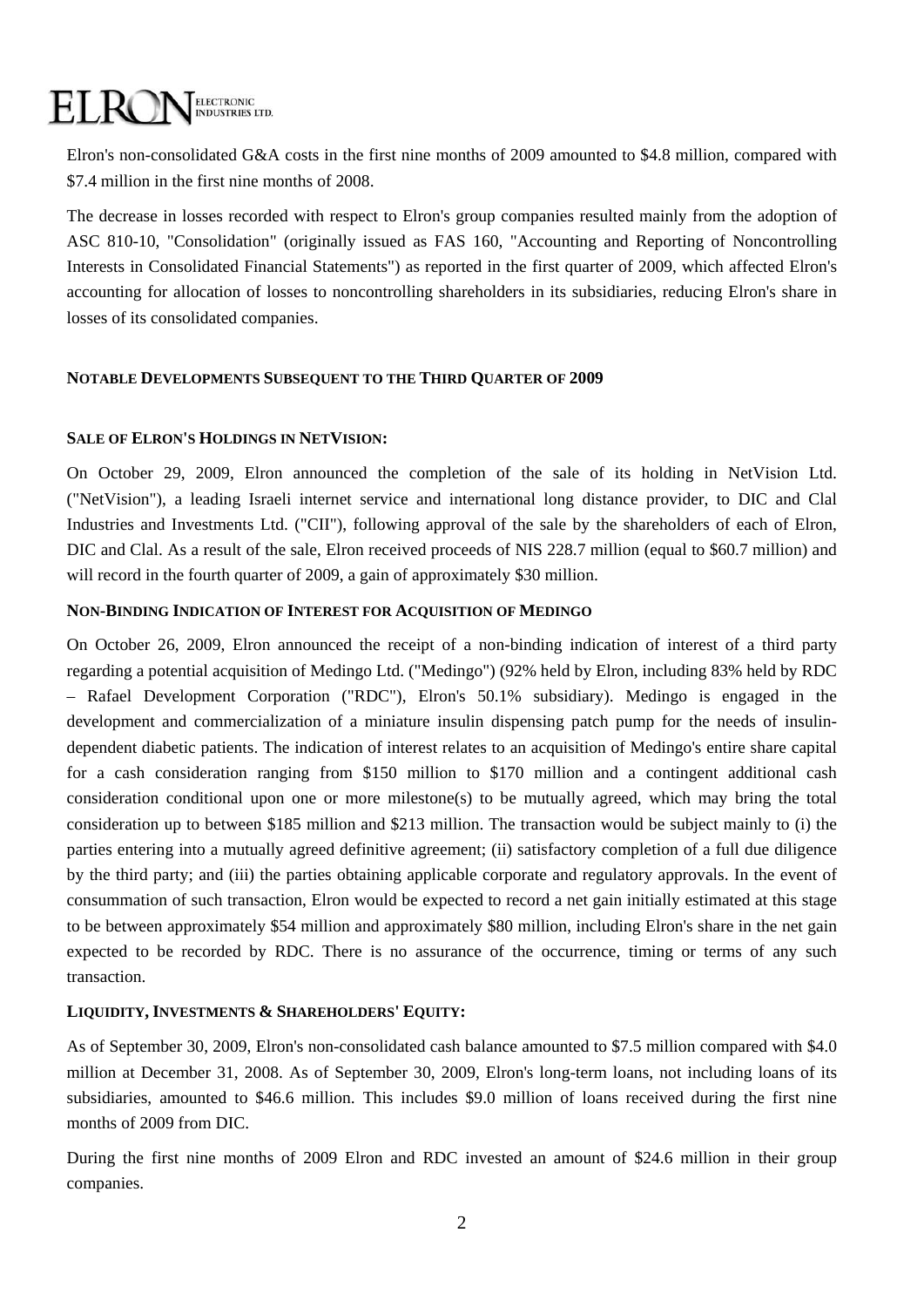# ELECTRONIC<br>INDUSTRIES LTD. EL RC

During the first nine months of 2009 Elron received dividends from Given Imaging Ltd. and NetVision in the aggregate amount of \$8.1 million.

Following the sale of Elron's holdings in NetVision, Elron's non-consolidated cash balance amounted, as of October 30, 2009, to \$66.2 million.

Shareholders' equity attributable to shareholders at September 30, 2009, was \$161.6 million, which represented approximately 65% of Elron's total assets, compared with \$173.8 million, which represented approximately 68% of Elron's total assets, at December 31, 2008.

## **MANAGEMENT CHANGES**

Elron's Vice President & Chief Financial Officer, Ms. Rinat Remler, has announced her intention to resign from her position effective December 31, 2009. Mr. Yaron Elad, the Company's current controller of the past 2 years, has been appointed Chief Financial Officer effective January 1, 2010.

Arie Mientkavich, the Company's Chairman, today thanked Rinat Remler for her ongoing dedication and contribution to Elron and its group companies. "Rinat has been a most valuable member of the Elron team over the past decade, first as the Company's Director of Finance, and then as its Chief Financial Officer. During this time, Rinat has accompanied all of Elron's major undertakings, and was a party to various Elron's successes." Wishing Yaron Elad success in his new position, Mr. Mientkavich added. "Yaron's experience as Elron's Controller paired with his familiarity with Elron and its group companies will enable a smooth transition all round."

#### **ABOUT ELRON ELECTRONIC INDUSTRIES**:

*Elron Electronic Industries Ltd. (TASE & NASDAQ: ELRN), a member of the IDB Holding group, is a technology holding company traded on the Nasdaq Global Select Market and on the Tel-Aviv Stock Exchange. Elron's group companies currently comprise public and privately held companies engaged in a diverse range of technological activities. These companies, at various levels of maturity and progress, are primarily in the fields of medical devices, information & communications technology and clean technology, and have the potential to be technology leaders, each in their respective fields. Elron focuses on identifying and developing unique technology companies. Current group companies include Given Imaging, Medingo, BrainsGate, NuLens, Aqwise and Starling, and in the past included Elbit Systems, NetVision and Partner Communications. For further information, please visit<www.elron.com>.* 

## **COMPANY CONTACT:**

Rinat Remler, Vice President & CFO Elron Electronic Industries Ltd. Tel. 972-3-6075555 elron@elron.com

*Any statements in this press release that may be considered forward-looking statements are subject to risks and uncertainties that could cause actual results to differ materially. These risks are detailed from time to time in the*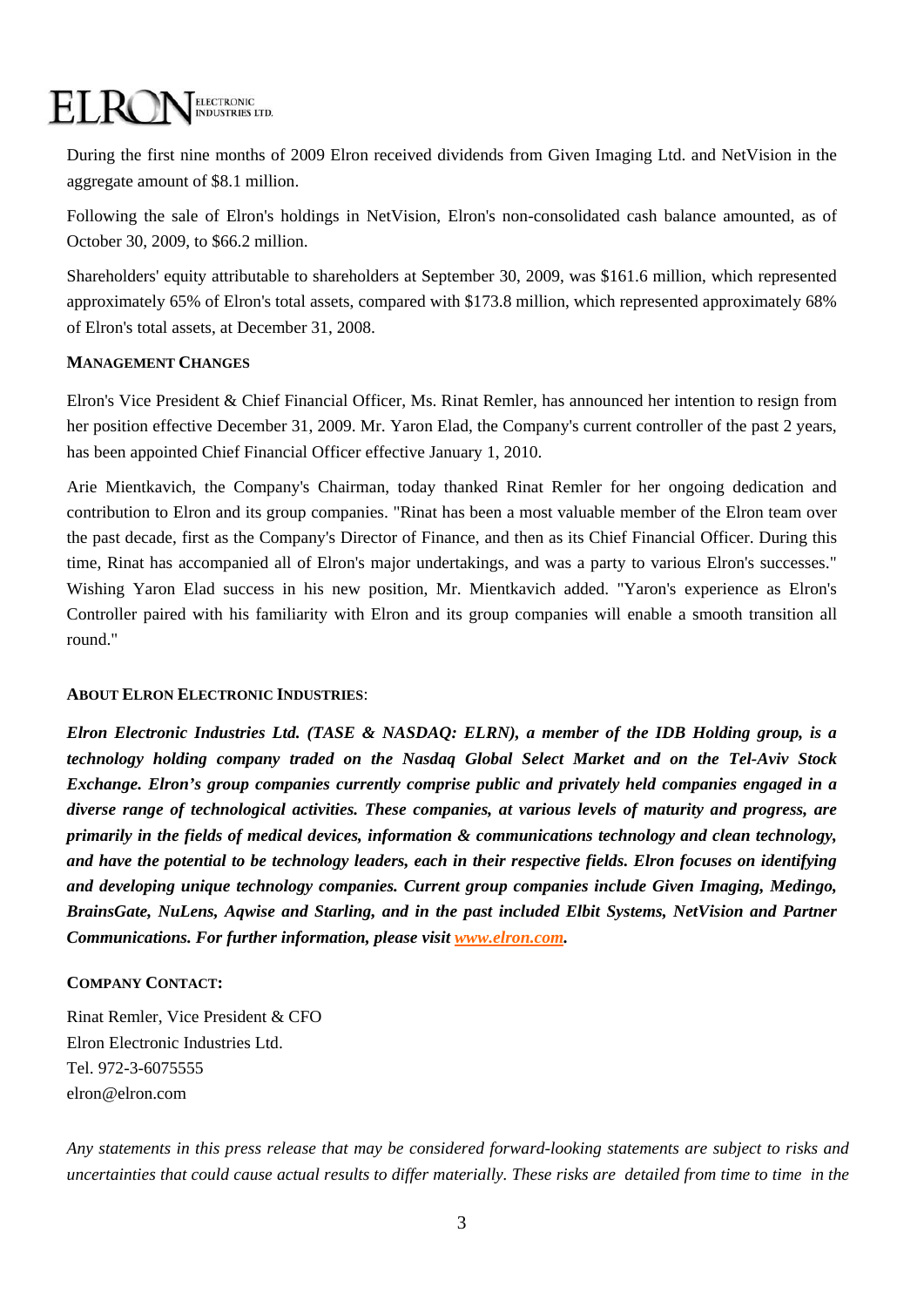#### ELECTRONIC<br>INDUSTRIES LTD. EL. R(

*Company's Annual Report on Form 20-F and other periodic reports filed by the Company with the Securities and Exchange Commission, which the Company urges investors to consider. Elron assumes no obligation to update the information in this press release and disclaims any obligation to publicly update or revise any such forwardlooking statements to reflect any change in its expectations or in events, conditions, or circumstances on which any such statements may be based, or that may affect the likelihood that actual results will differ from those set forth in the forward-looking statements. Reference to Elron's website above does not constitute incorporation of any of the information thereon into this press release.* 

#### **\*\*\*\* FINANCIAL TABLES FOLLOW \*\*\*\***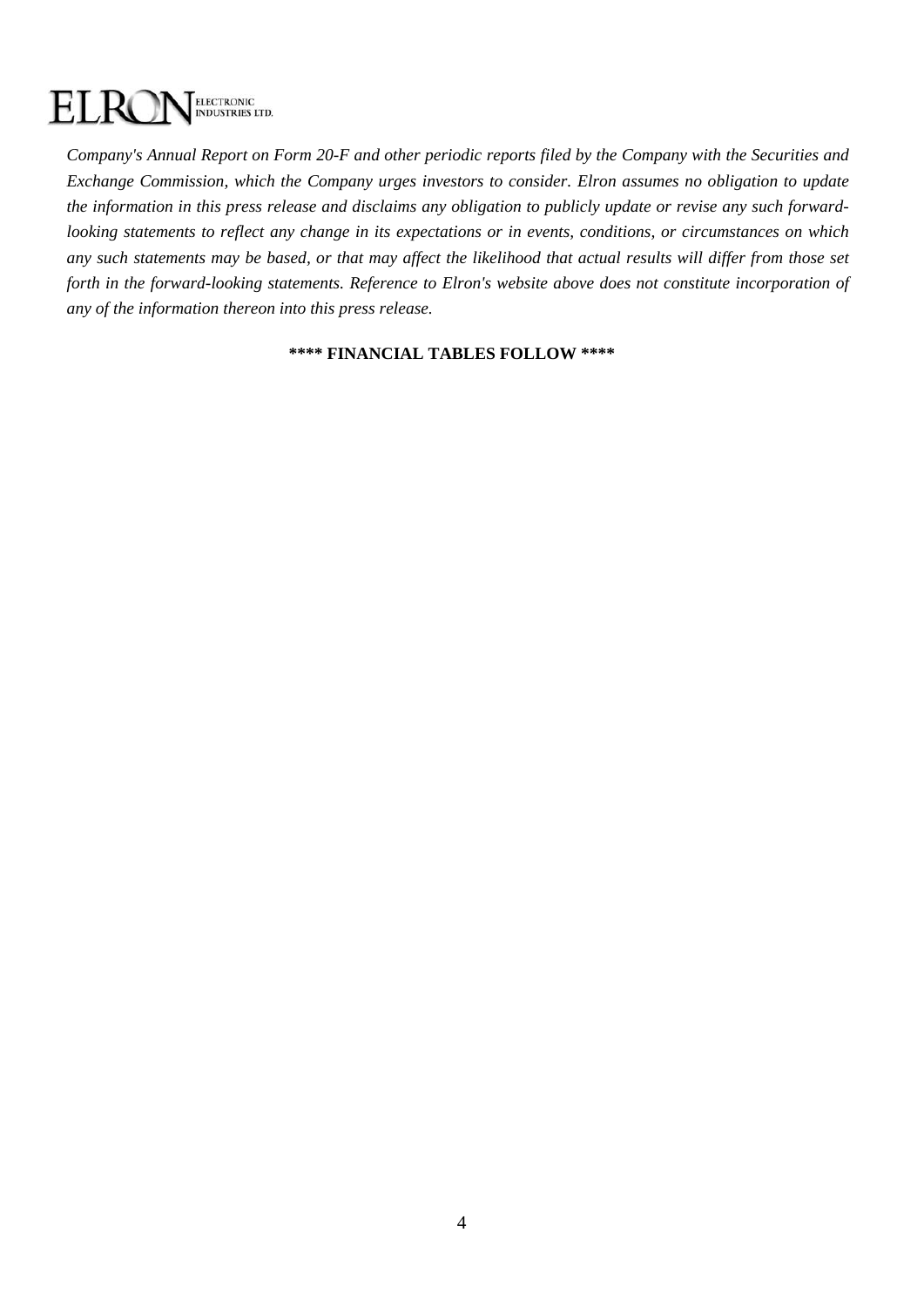# **ELRON ELECTRONIC INDUSTRIES LTD. AND ITS SUBSIDIARIES**

# **CONSOLIDATED BALANCE SHEETS**

# **U.S. dollars in thousands, except share and per share data**

|                                                          | September 30,<br>2009<br><b>Unaudited</b> |         | December 31,<br>2008 |            |
|----------------------------------------------------------|-------------------------------------------|---------|----------------------|------------|
|                                                          |                                           |         |                      |            |
| <b>ASSETS</b>                                            |                                           |         |                      |            |
| <b>CURRENT ASSETS:</b>                                   |                                           |         |                      |            |
| Cash and cash equivalents                                | \$                                        | 13,808  | \$                   | 17,364     |
| Restricted cash                                          |                                           | 67      |                      | 143        |
| Trade receivables                                        |                                           | 1,556   |                      | 1,150      |
| Other receivables and prepaid expenses                   |                                           | 3,818   |                      | 5,772      |
| Inventories                                              |                                           | 4,344   |                      | 1,999      |
| Total current assets                                     |                                           | 23,593  |                      | 26,428     |
| <b>INVESTMENTS AND LONG-TERM RECEIVABLES:</b>            |                                           |         |                      |            |
| Investments in affiliated companies                      |                                           | 145,459 |                      | $*151,539$ |
| Investments in other companies and long-term receivables |                                           | 67,726  |                      | $*64,088$  |
| Severance pay deposits                                   |                                           | 1,869   |                      | 2,942      |
| Other receivables                                        |                                           | 585     |                      |            |
| Total investments and long-term receivables              |                                           | 215,639 |                      | 218,569    |
| PROPERTY AND EQUIPMENT, NET                              |                                           | 3,426   |                      | 4,582      |
| <b>INTANGIBLE ASSETS</b>                                 |                                           | 7,135   |                      | 7,457      |
| Total assets                                             | \$                                        | 249,793 | \$                   | 257,036    |

\* Adjusted retroactively based on ASC 323-10 – Equity method and joint ventures (originally issued as APB 18), as if the equity method had been in effect with respect to the investment in Atlantium during all previous reported periods.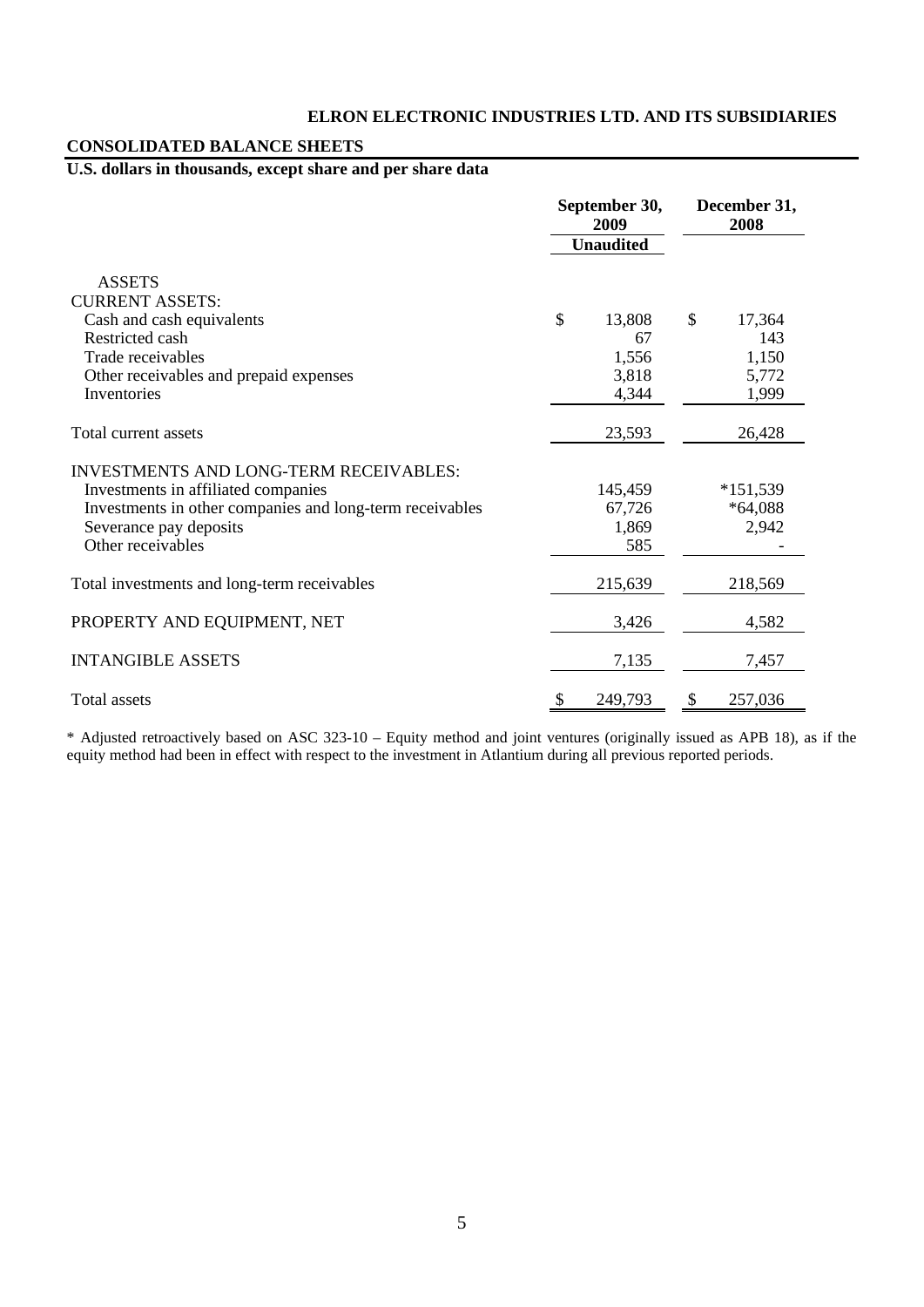# **ELRON ELECTRONIC INDUSTRIES LTD. AND ITS SUBSIDIARIES**

# **CONSOLIDATED BALANCE SHEETS**

# **U.S. dollars in thousands, except share and per share data**

|                                                                                                                                                                                                         | September 30,<br>2009 |                  | December 31,<br>2008 |                |
|---------------------------------------------------------------------------------------------------------------------------------------------------------------------------------------------------------|-----------------------|------------------|----------------------|----------------|
|                                                                                                                                                                                                         |                       | <b>Unaudited</b> |                      |                |
| LIABILITIES AND SHAREHOLDERS' EQUITY<br><b>CURRENT LIABILITIES:</b>                                                                                                                                     |                       |                  |                      |                |
| Short-term loans from banks and others<br>Current maturities of long-term loans from banks and others                                                                                                   | \$                    | 1,325            | \$                   | 1,142<br>2,349 |
| Trade payables                                                                                                                                                                                          |                       | 4,098            |                      | 3,829          |
| <b>Current maturities of Convertible Debentures</b>                                                                                                                                                     |                       | 1,120            |                      |                |
| Other payables and accrued expenses                                                                                                                                                                     |                       | 10,756           |                      | 11,846         |
| Total current liabilities                                                                                                                                                                               |                       | 17,299           |                      | 19,166         |
| <b>LONG-TERM LIABILITIES:</b>                                                                                                                                                                           |                       |                  |                      |                |
| Long-term loans from banks and others                                                                                                                                                                   |                       | 44,630           |                      | 35,062         |
| Long-term loans from shareholders                                                                                                                                                                       |                       | 16,593           |                      | 6,176          |
| <b>Convertible Debentures</b>                                                                                                                                                                           |                       | 1,824            |                      | 2,161          |
| Accrued severance pay and retirement obligations                                                                                                                                                        |                       | 2,126            |                      | 4,137          |
| Other long-term liabilities                                                                                                                                                                             |                       | 340              |                      |                |
| Total long-term liabilities                                                                                                                                                                             |                       | 65,513           |                      | 47,536         |
| CONTINGENT LIABILITIES, PLEDGES AND COMMITMENTS                                                                                                                                                         |                       |                  |                      |                |
| SHAREHOLDERS' EQUITY:<br>Ordinary shares of NIS 0.003 par value - Authorized: -<br>35,000,000 shares as of September 30, 2009 and December<br>31, 2008; Issued and outstanding: 29,650,017 shares as of |                       |                  |                      |                |
| September 30, 2009 and December 31, 2008, respectively;                                                                                                                                                 |                       | 9,573            |                      | 9,573          |
| Additional paid-in capital                                                                                                                                                                              |                       | 276,629          |                      | 276,286        |
| Accumulated other comprehensive income                                                                                                                                                                  |                       | 1,632            |                      | 1,104          |
| Accumulative deficit                                                                                                                                                                                    |                       | (126, 280)       |                      | $**$ (113,159) |
| Total Elron shareholders' equity                                                                                                                                                                        |                       | 161,554          |                      | 173,804        |
| Noncontrolling interest                                                                                                                                                                                 |                       | 5,427            |                      | $*16,530$      |
| Total equity                                                                                                                                                                                            |                       | 166,981          |                      | 190,334        |
| Total liabilities and equity                                                                                                                                                                            | \$                    | 249,793          | \$                   | 257,036        |

\* Reclassified according to ASC 810-10, "Consolidation" (originally issued as FAS 160).

\*\* Adjusted retroactively based on ASC 323-10 – Equity method and joint ventures (originally issued as APB 18), as if the equity method had been in effect with respect to the investment in Atlantium during all previous reported periods.